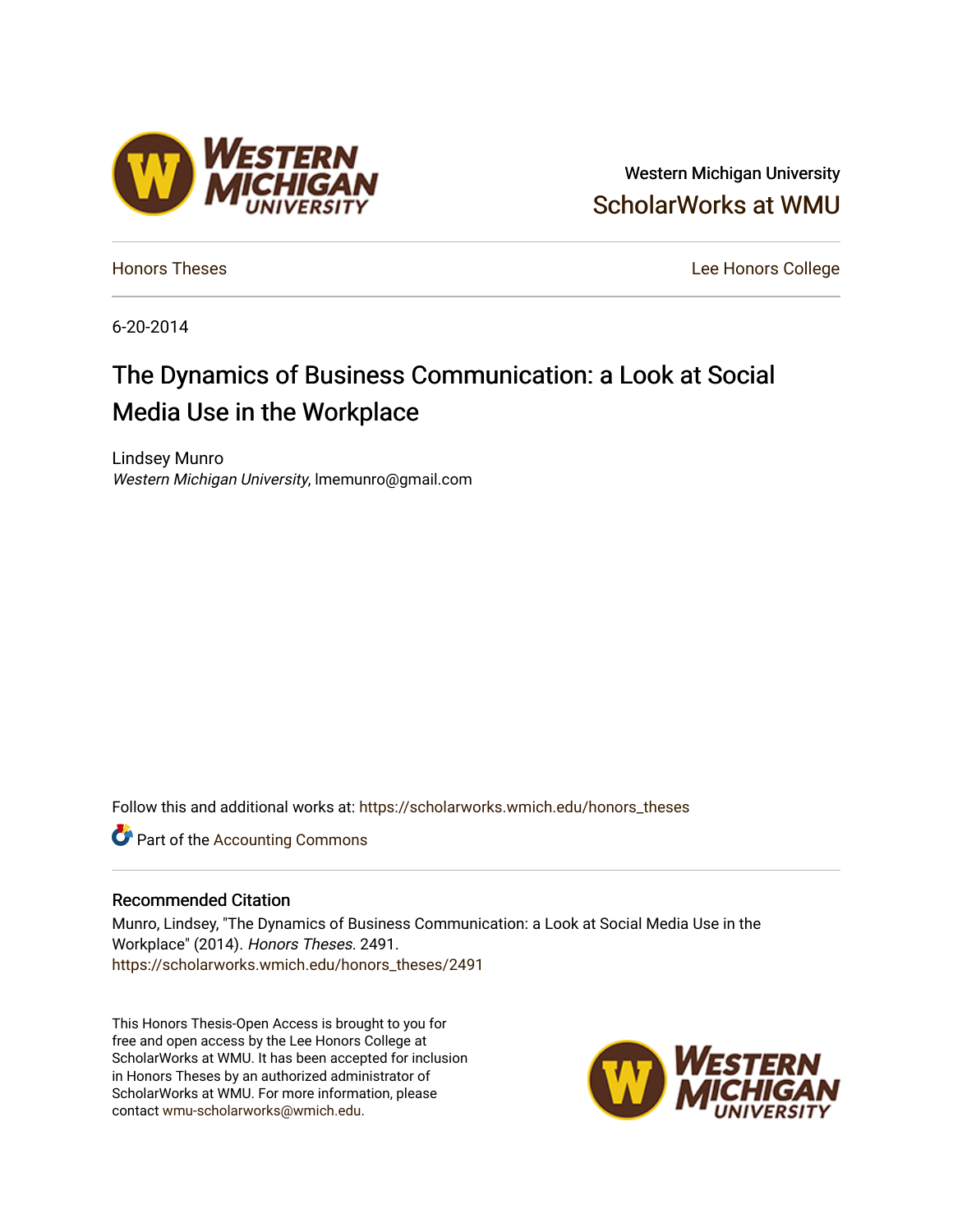The Dynamics of Business Communication: A look at Social Media use in the Work Place

Lee Honors College Undergraduate Thesis

Lindsey Munro Major: Accountancy

Thesis Chair: Jo Wiley

Committee: Dan Miller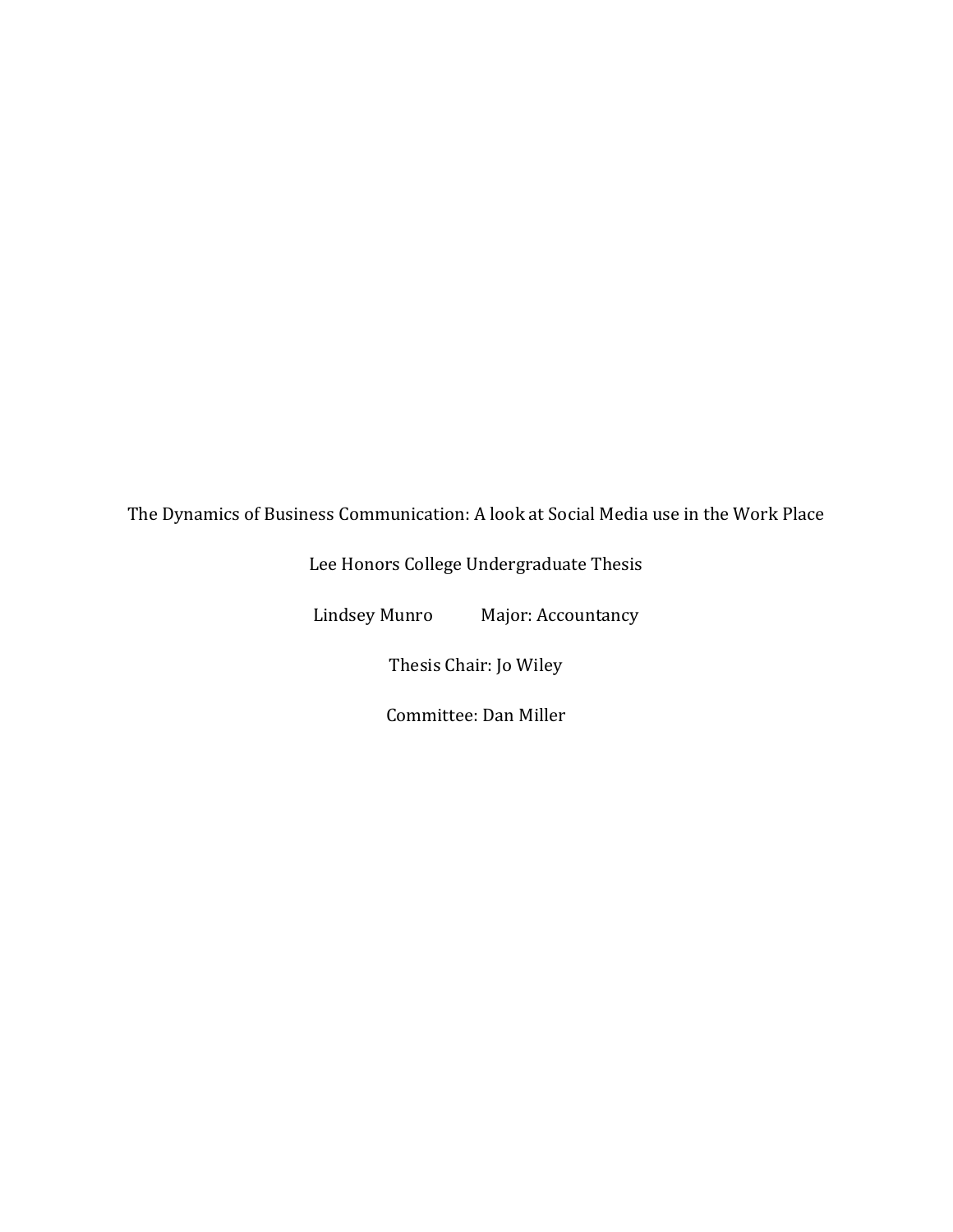### Table of Contents

| Abstract                                           | $\mathbf{1}$   |
|----------------------------------------------------|----------------|
| Introduction                                       | $\overline{2}$ |
| <b>Defining Important Terms</b>                    | 2              |
| History of Social Media                            | 3              |
| Advantages of Social Media Use                     | 5              |
| Communication and Interaction between Team Members | 5              |
| <b>Effects on Individual Employees</b>             | 7              |
| Knowledge Sharing and Management                   | 8              |
| Disadvantages of Social Media Use                  | 9              |
| Communication and Interaction between Team Members | 9              |
| <b>Effects on Individual Employees</b>             | 9              |
| Knowledge Sharing and Management                   | 10             |
| Discussion                                         | 12             |
| Conclusion                                         | 13             |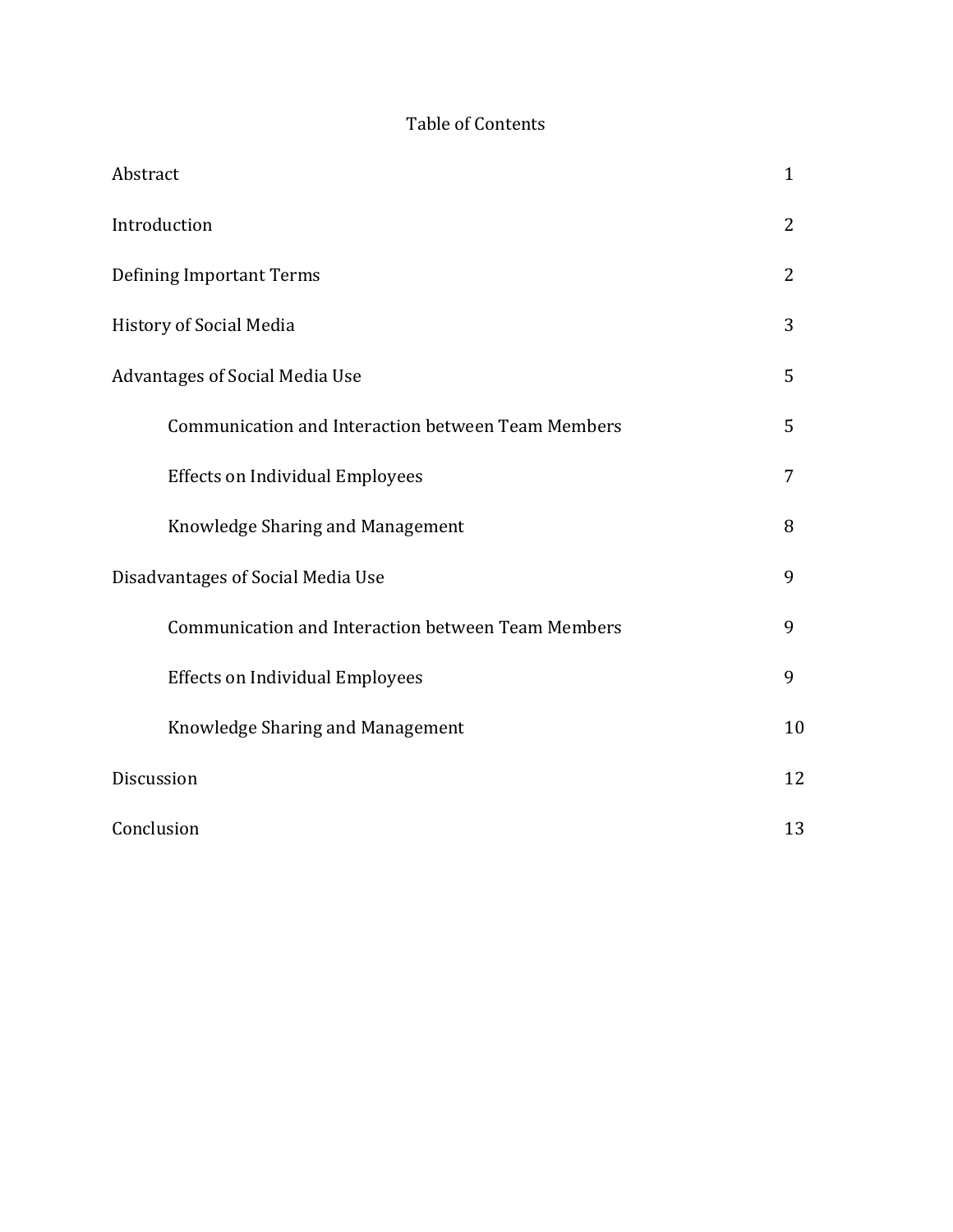#### **Abstract**

This paper reviews the use of social media in a work place setting. Reviews on the history of social media and definitions are initially made to prepare the reader for the language of the paper. The main section of the paper covers the advantages and disadvantages of social media use in the work place from the perspective of inside an organization using a private social media platform. Private social media platforms are referred to as enterprise social media. Enterprise social media has advantages and disadvantages when used for communication in team settings, for individual communication and learning, and for knowledge sharing that affects an entire business or organization. The use of enterprise social media and networking tools in the work place could be beneficial to an organization because of the enhanced communication among employees and teams. In addition, the chance to glean knowledge from individuals that can be recorded and stored could also be beneficial for organizations and its members. However, this method of communication and collaboration is not for all organizations because of the potential shortcomings to the use of such tools. Organizations should consider the not only the shortcomings, but also the cost and needs of their employees when deciding if enterprise social media is appropriate and beneficial to its operations.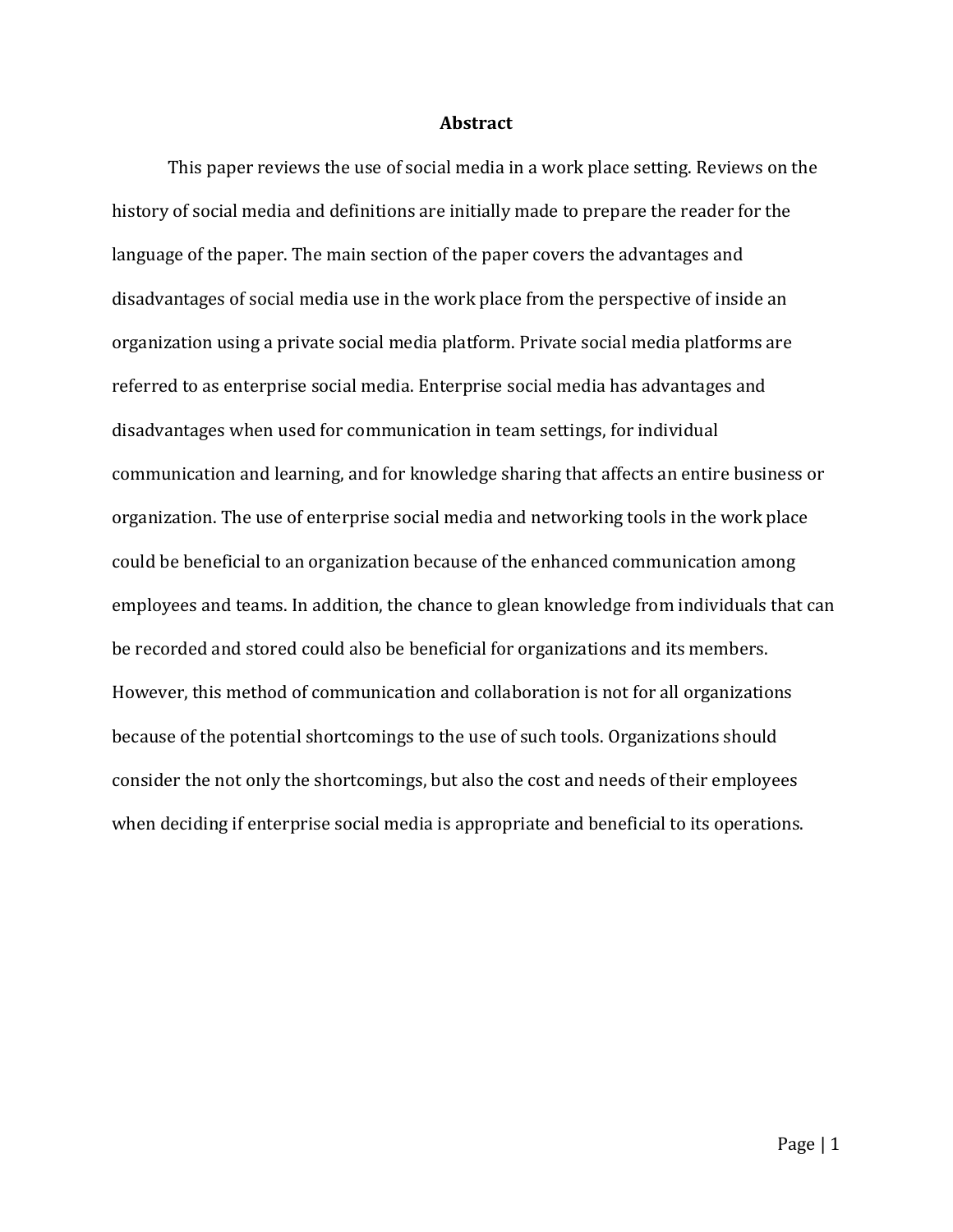#### **Introduction**

Methods of business communication have changed dramatically in the last few decades with the introduction of social media being its newest addition. Organizations have adopted and utilized this new tool in communications technology in order to further the means of their business. This includes using communications technology to connect employees all over the world. Its use can come with great advantages for teams, individuals, and the collective knowledge of an organization, but it can come with disadvantages as well. The purpose of this paper is to explain and outline ideas pertaining to the use of enterprise social media and then to discuss the findings.

#### **Defining Important Terms**

According to Kaplan & Heinen (2010), as cited in Majchrzak, Faraj, Kane, & Azad (2013), social media is "a group of Internet-based technologies that allows users to easily create, edit, evaluate, and/or link to content or to other creators of content" (p. 38). For the use of this paper, the term enterprise social media will be used to indicate social media utilized in workplaces. Leonardi, Huysman, & Steinfield (2013) defines enterprise social media as a "web-based platform that allows workers to (1)communicate messages with specific coworkers or broadcast messages to everyone in the organizations; (2) explicitly indicate or implicitly reveal particular coworkers as communication partners; (3) post, edit, and sort text and files linked to themselves or others; and (4) view the messages, connections, text, and files communicated, posted, edited, and sorted by anyone else in the organization at any time of their choosing" (p. 2). In addition, the term social networking will be referred to on occasion. Social networking sites are defined "as web-based services that allow individuals to (1) construct a public or semi-public profile within a bounded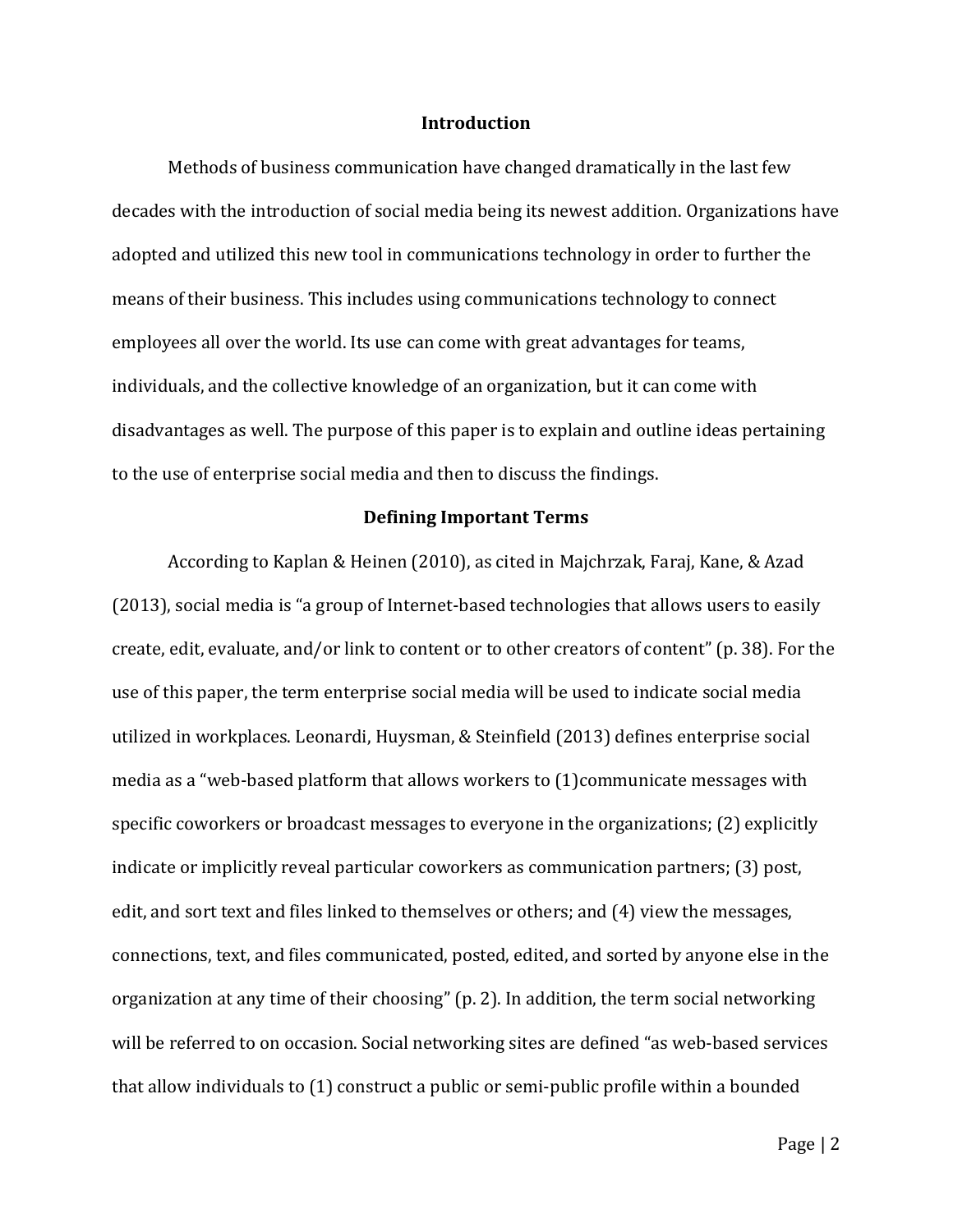system, (2) articulate a list of other users with whom they share a connection, and (3) view and traverse their list of connections and those made by others within the system" (p. 211) (Boyd & Ellison, 2008, p. 211). It is important to note the differences between social media and social networking. According to Cohen (2009) and Stelzner (2009), as cited in Edosomwan, Prakasan, Kouame, Watson, & Seymour (2011), "social media can be called a strategy and an outlet for broadcasting, while social networking is a tool and a utility for connecting with others" (p. 83). Social Media can also be thought of as the "media which is primarily used to transmit or share information with a broad audience, which social networking is an act of engagement as people with common interests associate together and build relationships through a community" (Cohen, 2009; Hartshorn, 2010; Edosomwan, Prakasan, Kouame, Watson, & Seymour, 2011, p. 83). Therefore, social media is the system versus social networking which is the process of communicating (Edosomwan, Prakasan, Kouame, Watson, & Seymour, 2011).

#### **History of Social Media**

The communication technology movement has been monumental to the way humans have interacted over the years. Each method of communication has enabled humans to become more connected and overcome distances. Each of these methods of communication has also affected how businesses have operated all over the world. Business is now conducted in real time with people separated by large distances and also in close proximity to each other. Social media and networking is increasing the connectivity of employees because of its integration into the existing mix of business communication methods utilized by organizations.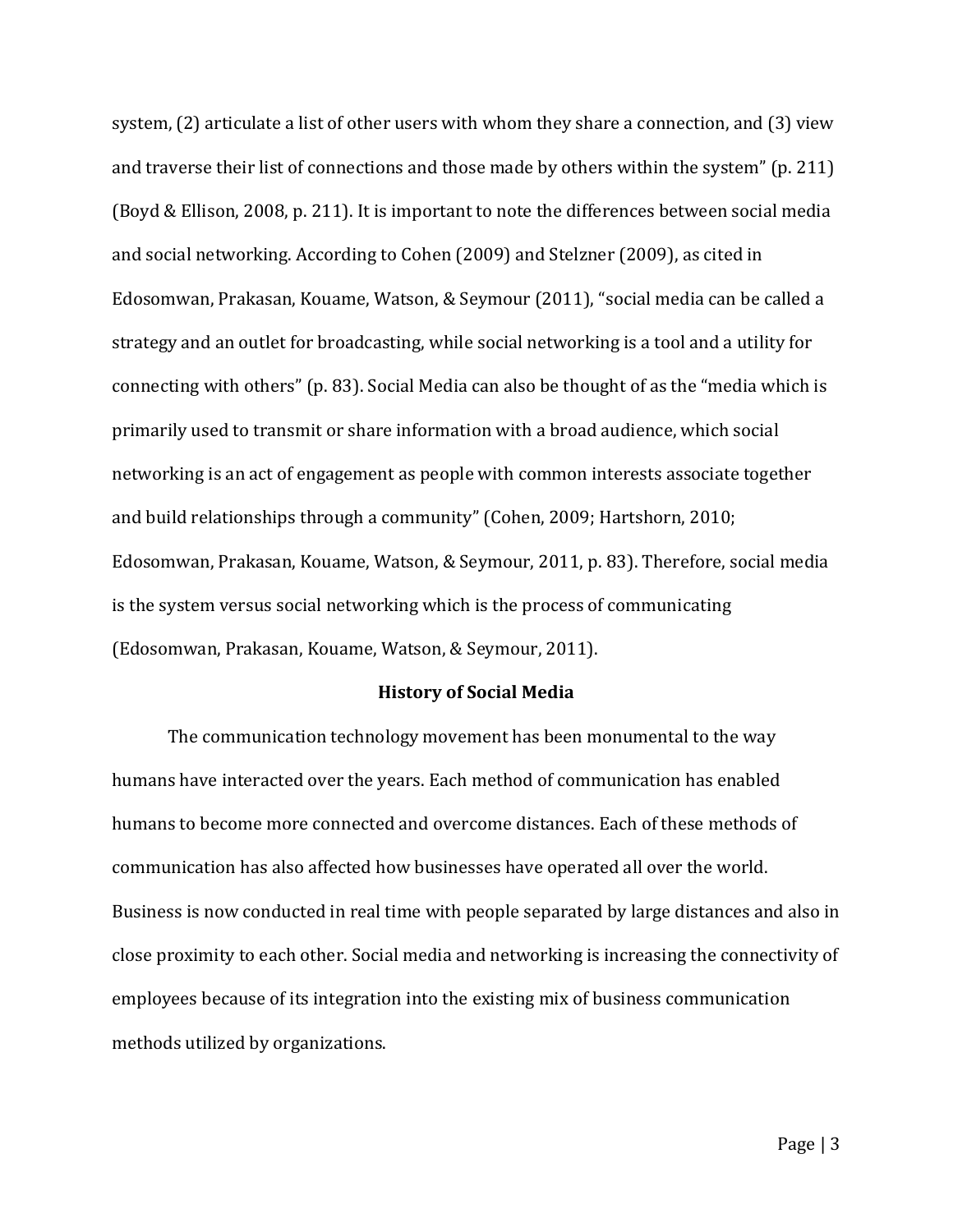Social media started as a way for people with similar interests to get to know one another and interact. One of the earliest sites that could be considered social media was MUD or Multi-User Dungeon (the "D" could also stand for Dimension or Domain) and it was a place for those interested in role-playing games to interact with each other and chat (Edosomwan, Prakasan, Kouame, Watson, & Seymour, 2011). More recently and more commonly known public social networking sites included Six Degrees.com (launched in 1997), Live Journal (launched in 1999), LinkedIn (launched in 2003), MySpace (launched 2003), Facebook (available to everyone in 2006), and Twitter (launched 2006) (Boyd & Ellison, 2008). Other public social networking sites appeared all over the world as well. LunarStorm came out of Sweden and Cyworld out of Korea (Boyd & Ellison, 2008). These public sites were also used for business and business communities.

Through the use of social media, companies could leverage their images and brands to become more attractive to potential customers and employees (Edosomwan, Prakasan, Kouame, Watson, & Seymour, 2011). In addition, social media allowed companies to communicate with current customers and stakeholders in order to receive feedback and better support customers as well as aid companies in being transparent with those same stakeholders in time of crisis (Edosomwan, Prakasan, Kouame, Watson, & Seymour, 2011). Public social media has also been used to facilitate communication between employees and managers. Unfortunately, in some cases this caused problems. As we have seen with Facebook over the years, employees connected with co-workers and bosses not only blur the lines of private life with public life, but could also cause information leaks (Leonardi, Huysman, & Steinfield, 2013).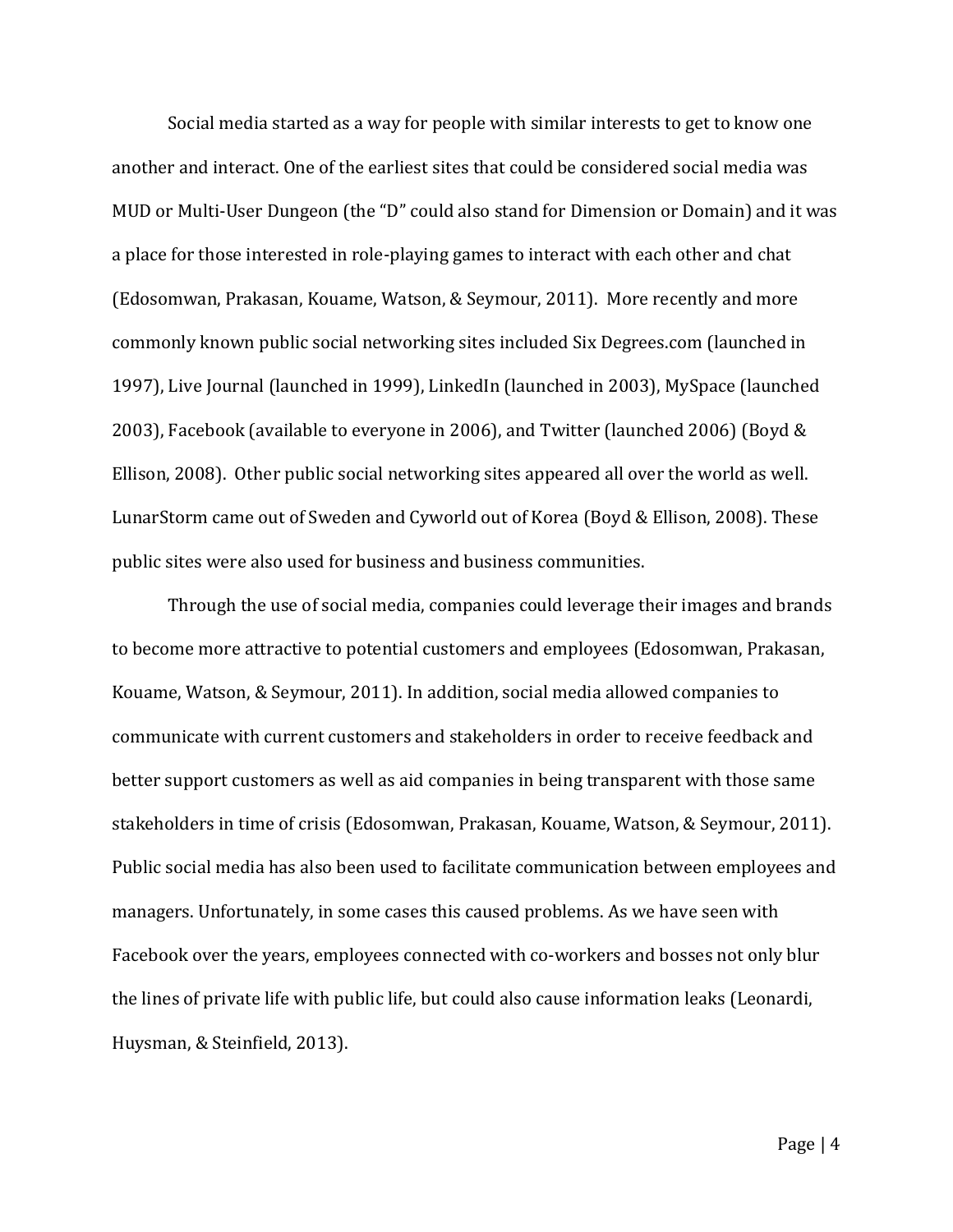To combat the problems of using public social networking sites for internal purposes, private social networking sites can be used by firms or organizations for exclusively internal communication purposes. The earliest examples of using private social media were implemented in the form of private wikis and internal blogs (Leonardi, Huysman, & Steinfield, 2013). Today, private sites have very similar features to those public sites as well as additional features that aid in the communication of employees like document sharing, chat windows, emails, discussions forums, and virtual meetings (Leonardi, Huysman, & Steinfield, 2013). Some notable examples of private (enterprise) social networking sites are IBM's Beehive and HP's Watercooler system (Leonardi, Huysman, & Steinfield, 2013). IBM's Beehive is an enterprise social media for the use IBM employees. The site allows for employees to develop profiles, search for other people, interact with other employees by commenting on content, share content such as photos, and even RSVP to events organized through the site (Lee & Xue, 2013). All of these tools are also offered by public sites. This paper primarily focuses on how enterprise social media and its networking tools affect the internal communication of an organization.

#### **Advantages of Social Media Use**

The following section reviews the advantages of using enterprise social media in the work environment. Such advantages include enhanced communication among teams, positive effects on individual employees and how they operate inside an organization, and better knowledge sharing and knowledge management for organizations as a whole.

#### **Communication and Interaction between Team Members**

Enterprise social media's main purpose is for creating the opportunity for people to interact on a wider scale, share ideas, and discuss them. It is this purpose that makes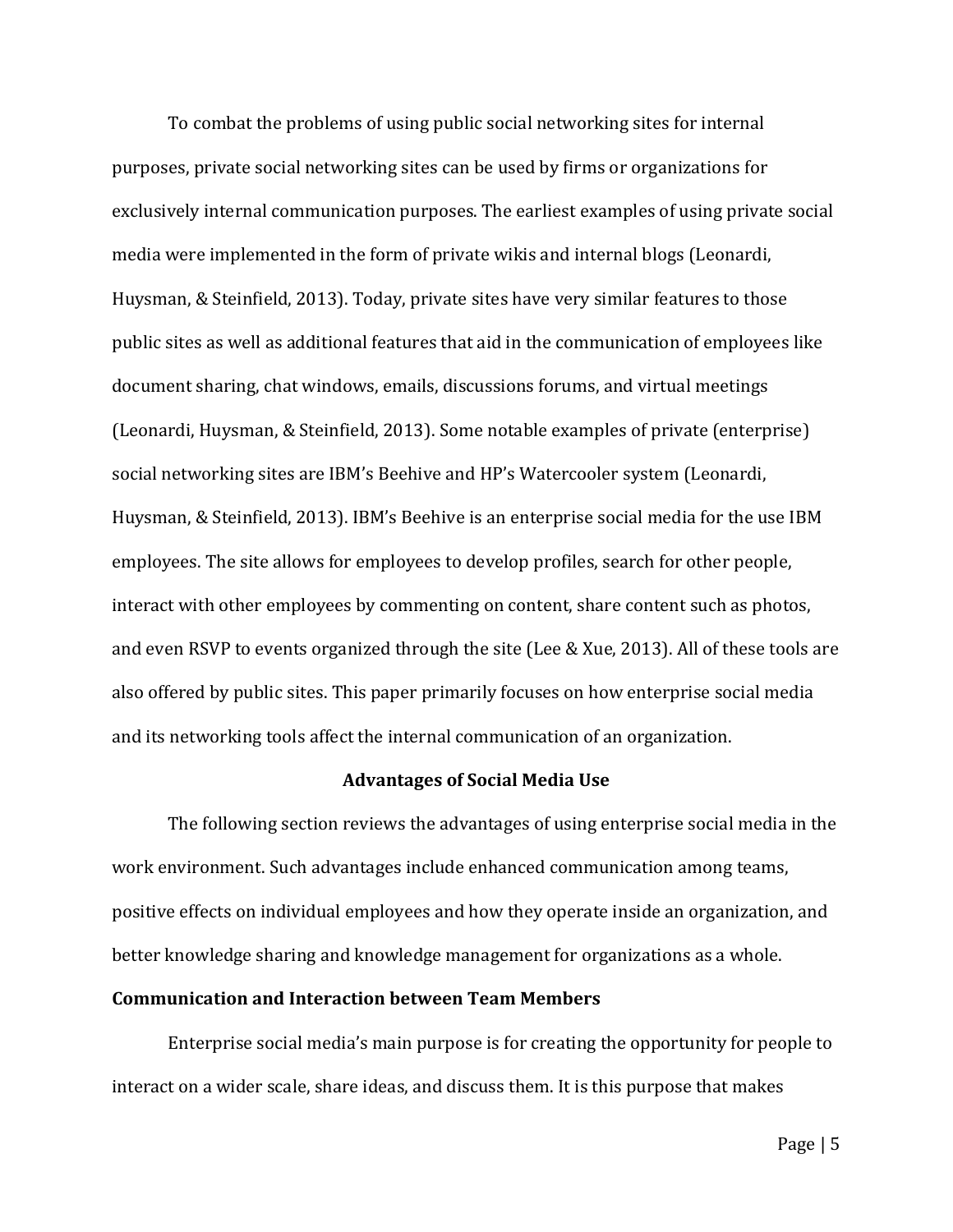enterprise social media an asset to organizations. Enterprise social media and social networking offer many advantages for businesses such as promoting communication between employees and also promoting communication between management and employees (Edosomwan, Prakasan, Kouame, Watson, & Seymour, 2011). Enterprise social media offers multiple ways to interact with co-workers and bosses like instant messaging and video chats as well as document sharing. This advantage seems to be felt most keenly by those employees who work abroad from co-workers and bosses. These employees either work from a remote site of the business or are utilizing the ability to work from home via telecommuting. The use of social media platforms within an organization allows these employees to become more involved and more visible to their team (Gibbs, Rozaidi, & Eisenberg, 2013).

Whether the employees are at work with their team or away, enterprise social media helps teams to operate more effectively with tools used for collaboration but also provides information about a person that can be updated (Bennett, Owers, Pitt, & Tucker, 2010). For example, Humana, a health care benefits insurance company, uses its own enterprise social media to help employees network and share their knowledge and experience through the use of personal blogs. The use of personal blogs and the use of the site's search function can enable workers to search the blogs based on what expertise they need and connect with the blog's creator (Lee & Xue, 2013). This personal information helps employees identify possible experts in particular fields of information and network with them. This function can enable people to make connections, learn from one another, and help each other complete projects. Prior to this, it would have been more difficult to connect and meet workers outside of one's own business segment (Gibbs, Rozaidi, &

Page | 6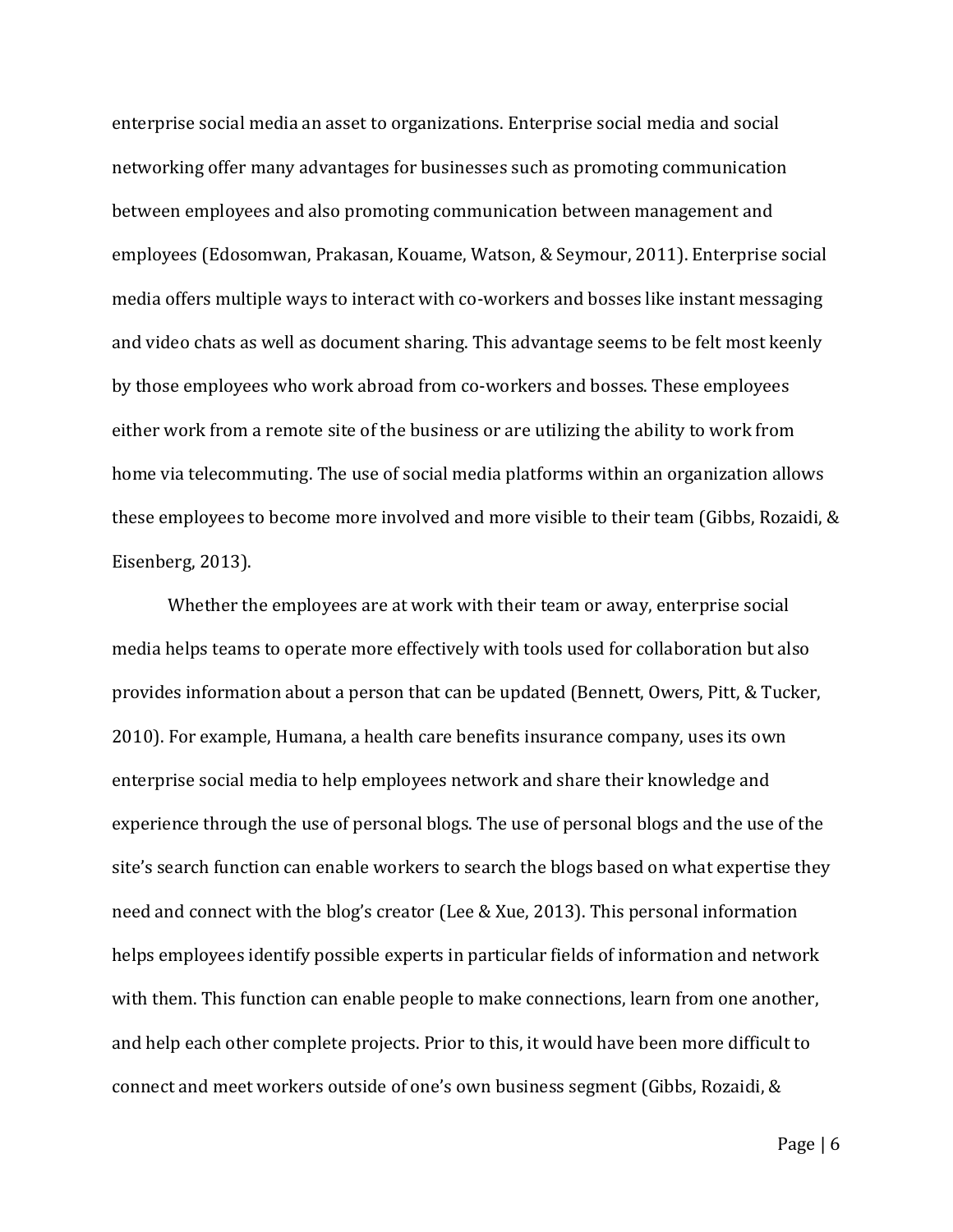Eisenberg, 2013; Leonardi, Huysman, & Steinfield, 2013; Majchrzak, Faraj, Kane, & Azad, 2013).

#### **Effects on Individual Employees**

According to studies performed by Professor Joe Nandhakumar at the Warwick Business School, employees possess an increased productivity (leading to increased satisfaction and deceased employee turnover) when using social networking tools (Bennett, Owers, Pitt, & Tucker, 2010; Warwick Business School, 2013). This is due in part from the ability to communicate with coworkers (Warwick Business School, 2013). However, the increased productivity and satisfaction are also due to the sense of control and organization of information employees find when using such tools (Warwick Business School, 2013). Social media aids employees with information management partially by utilizing better content options that can include webcasts and other visual content (Edosomwan, Prakasan, Kouame, Watson, & Seymour, 2011). Social media also gives an advantage because of how it concentrates information. According to Leonardi, Huysman, and Steinfeld (2013), social media has the ability to record content and its comment and keep the lines of communication regarding a subject clear. This makes it easier to research a subject and learn from it because all the information is kept in one place and is tagged with the name of the creator and/or editor of the information so that they may be consulted (Leonardi, Huysman, & Steinfield, 2013; Gibbs, Rozaidi, & Eisenberg, 2013). In addition, enterprise social media helps connect workers who are not only abroad but also working together (Gibbs, Rozaidi, & Eisenberg, 2013). Enterprise social media and networking can help an employee feel more connected within an organization because of how it encourages employees to interact, discuss ideas, and become part of a community

Page | 7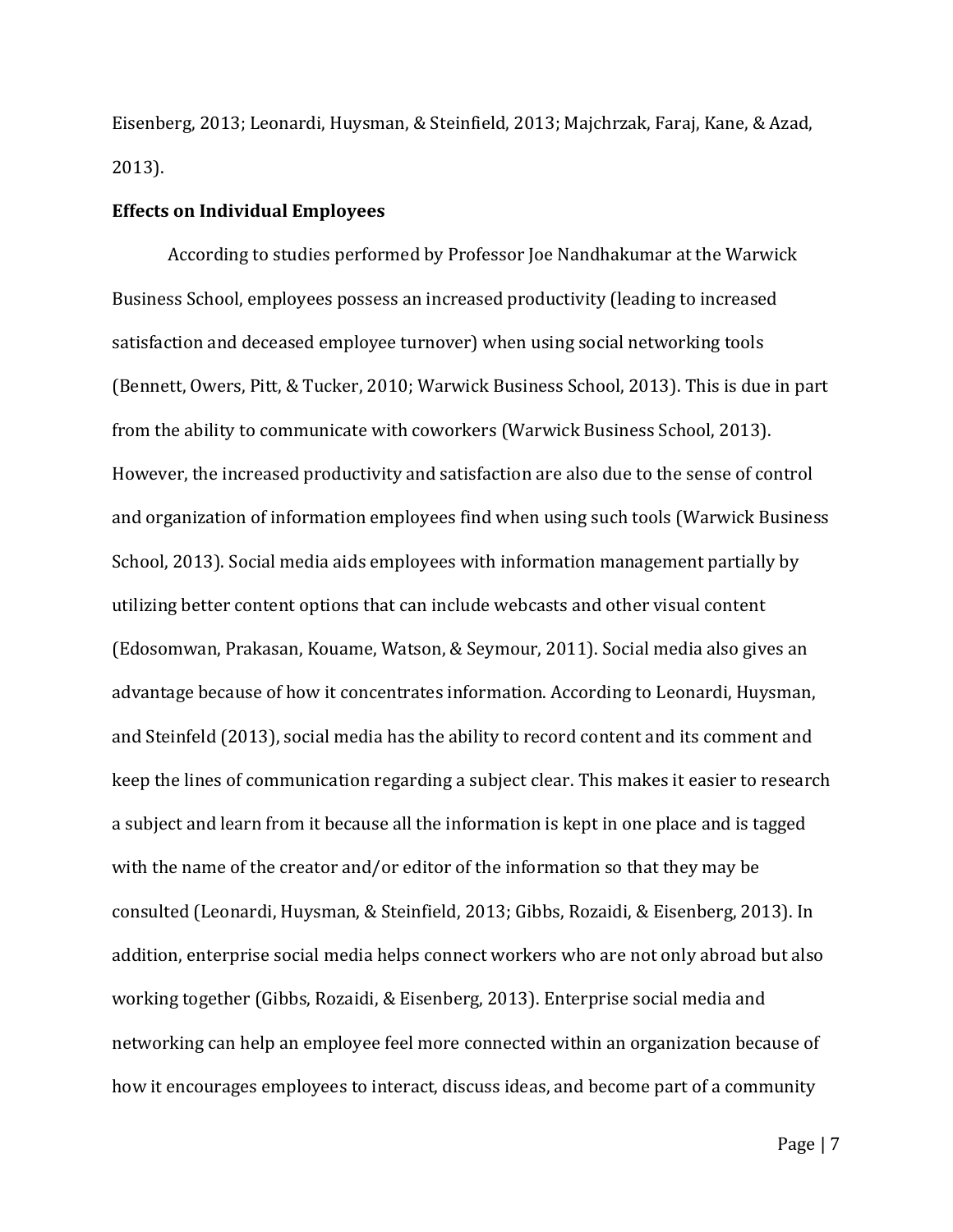and the culture in an organization (Huang, Baptista, & Galliers, 2012). This interaction leads to stronger network relationships and teams (Edosomwan, Prakasan, Kouame, Watson, & Seymour, 2011; Leonardi, Huysman, & Steinfield, 2013).

#### **Knowledge Sharing and Management**

Knowledge sharing in an organization occurs not only within a team but throughout an entire organization. The knowledge sharing ability of social media is crucial for interaction in teams so that they can share project ideas and interact with higher management to share ideas and get feedback (Edosomwan, Prakasan, Kouame, Watson, & Seymour, 2011). Knowledge sharing also means having conversations online and collectively conversing over the information presented in the enterprise social media platform. This can happen in both informal and formal means on the terms of the individual posting due to the decentralized nature of social media (Majchrzak, Faraj, Kane, & Azad, 2013). These conversations are meant not only to come to a single understanding of the information but also to help improve upon it from the "collective intelligence" of those involved (Westerman, Spence, & Van Der Heide, 2014). These conversations, if performed with the right people, can hammer out not only the strengths and weaknesses about the information but also discuss the perceived value of the information (Majchrzak, Faraj, Kane, & Azad, 2013). These online discussions and their fruits add to the overall knowledge of the organization (Majchrzak, Faraj, Kane, & Azad, 2013). In addition, the ability of enterprise social media to keep information in a single space makes the information not only easy to find (information isn't ever buried in emails), but also quickly gives a context for the information based on the tracked conversations behind it (Gibbs, Rozaidi, & Eisenberg, 2013).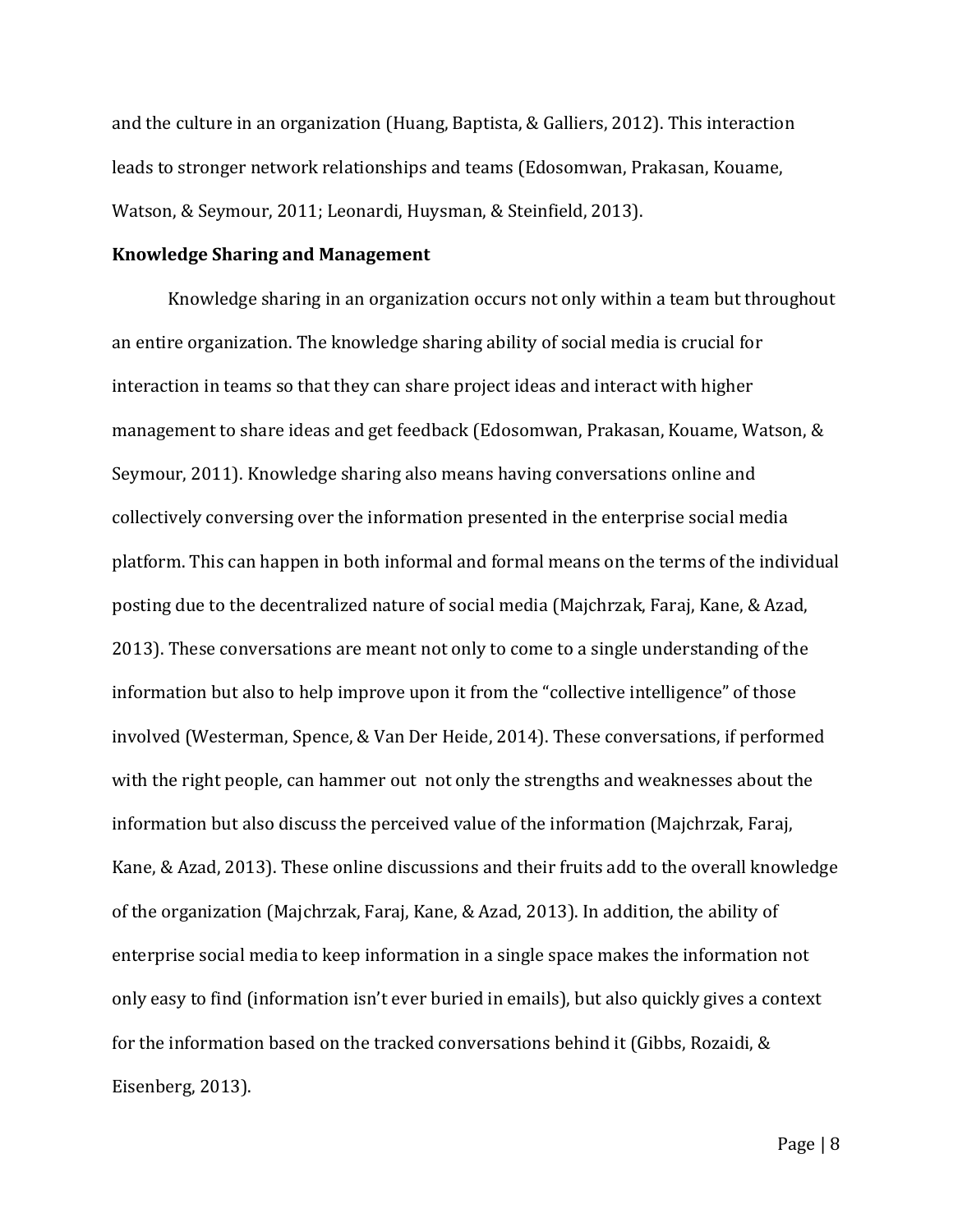#### **Disadvantages to Social Media Usage**

This section outlines the disadvantages associated with enterprise social media as it pertains to employees in a team setting, individual employees, and the action of knowledge sharing and management of that knowledge.

#### **Communication and Interaction between Team Members**

Unfortunately, enterprise social media does not always enhance the communication between employee team members. One part of this disadvantage stems from cultural differences and language barriers. Corporations operate all over the world and, therefore, have diverse employee demographics. Enterprise social media does not aid teams where large language and cultural barriers are an issue (Leonardi, Huysman, & Steinfield, 2013). Another part of this disadvantage stems from the increased openness of communication among team members. The openness of communication in teams may lead its members to feel like they are lurking around each other (Gibbs, Rozaidi, & Eisenberg, 2013). In addition, teams using enterprise social media tools, like forums and discussion pages, could find that large differences or too many differences in views could arise from online discussions. This openness and visibility could create tensions between the employees (Gibbs, Rozaidi, & Eisenberg, 2013).

#### **Effects on Individual Employees**

Like many things that happen at work, enterprise social media usage can act as a distraction to an employee and can decrease his or her productivity (Leonardi, Huysman, & Steinfield, 2013). This constant connectivity and barrage of questions from other employees can lead to an increased difficulty in balancing work items (Majchrzak, Faraj, Kane, & Azad, 2013). In addition, many researchers are concerned that the use of

Page | 9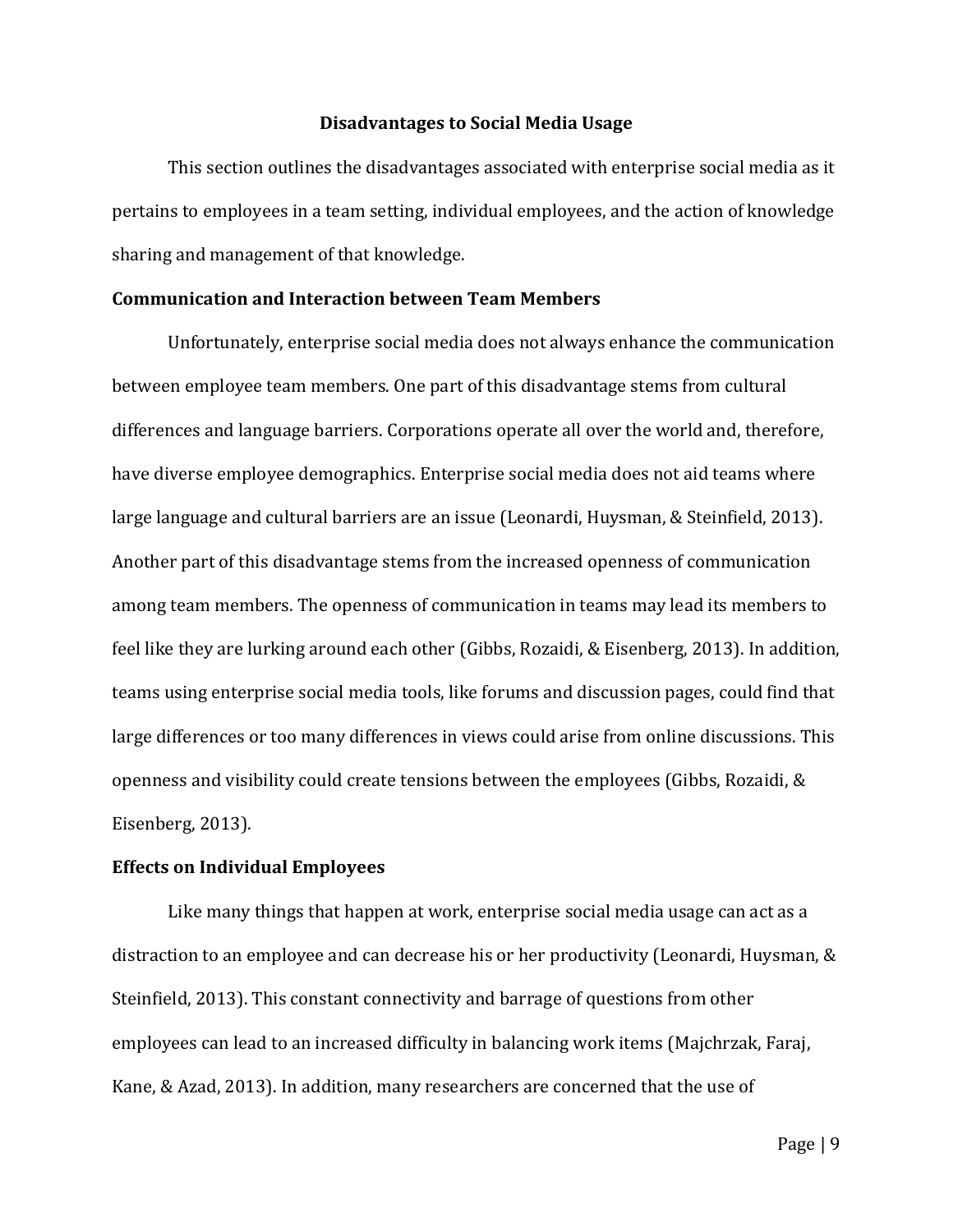enterprise social media will break down traditional communication methods and traditional social interactions and blur the lines between the traditional work environment and the virtual work environment (Bennett, Owers, Pitt, & Tucker, 2010). With the use of enterprise social media, the traditional communication methods, like body language, are lost when communicating through virtual means (Bennett, Owers, Pitt, & Tucker, 2010). Another detrimental effect to using enterprise social media stems from having a presence in social networking and displaying personal information. Employees may decide to only present certain information on important subjects in order to "retain their expertise and not weaken their position" inside the company (Gibbs, Rozaidi, & Eisenberg, 2013, p. 113).

#### **Knowledge Sharing and Management**

The ability for social media to connect large amounts of people to information and the ability for those people to comment, edit, and create that information can also create problems. A group of people working on certain content could lead to biases like group think (Leonardi, Huysman, & Steinfield, 2013). Group think is the instance of filtering out viewpoints that challenge the current view of the group; so no one plays devil's advocate (Leonardi, Huysman, & Steinfield, 2013). With biases present, accuracy and quality of the information being created or discussed are never challenged or questioned so the information never improves (Majchrzak, Faraj, Kane, & Azad, 2013).

Another disadvantage to enterprise social media platforms is the questionable credibility of the information. Originally, information created had to go through what was known as gate keeping. Gate keeping is the function of deciding what information is shared with the public (Westerman, Spence, & Van Der Heide, 2014). This function was taken on by journalists, owners of the information, and editors, and it was those people who had the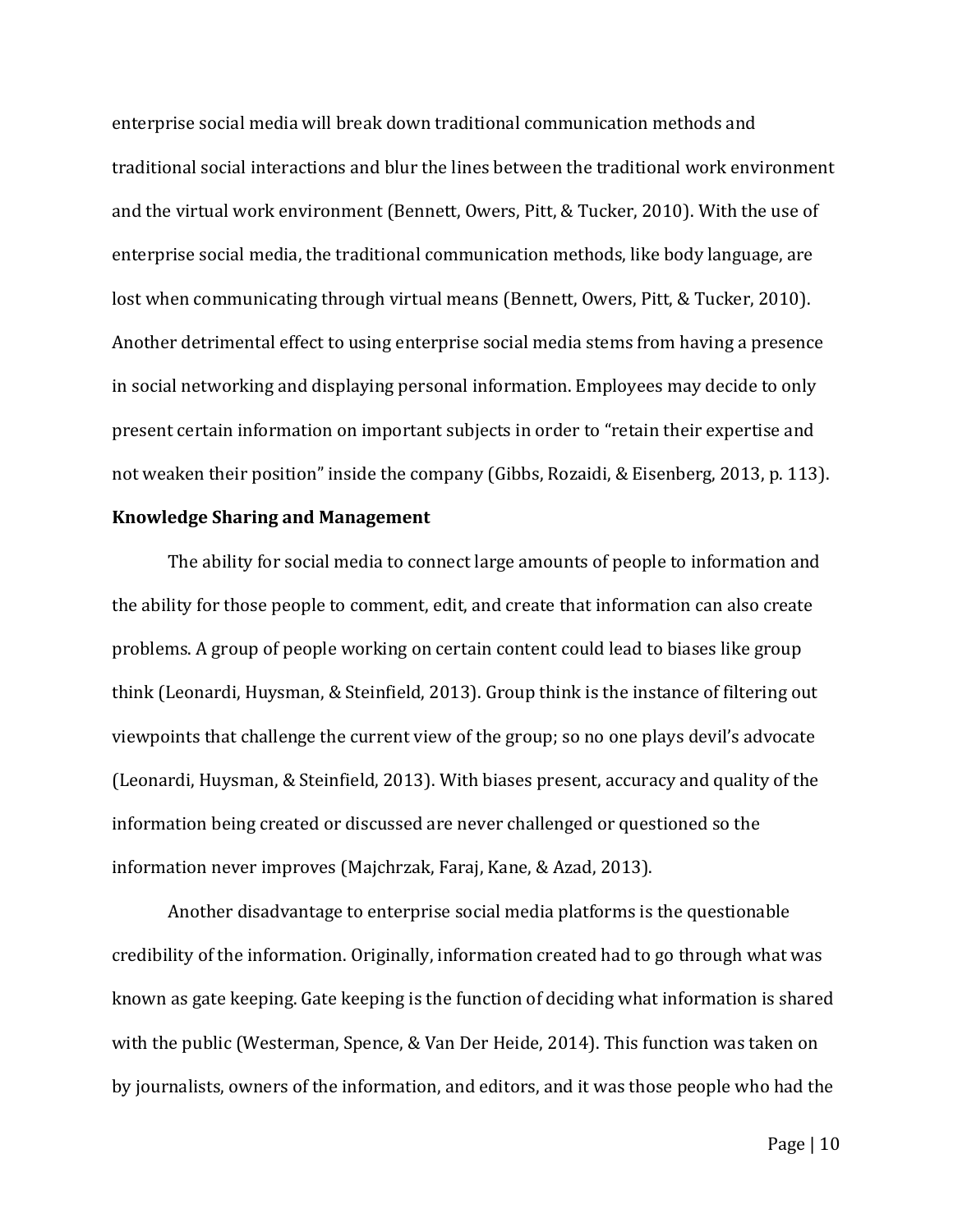responsibility to verify the truth of the information presented (Westerman, Spence, & Van Der Heide, 2014). In current times, the notion of gate keeping is obsolete because any individual with access to the Internet can create and share information online, whether true or not (Westerman, Spence, & Van Der Heide, 2014). The function needed now is for the consumer of the information to act as a "gate watcher," meaning that the consumers themselves have to determine the credibility of the information they use (Westerman, Spence, & Van Der Heide, 2014). Such consumers of information who are inside the business have the potential to glean large quantities of information from the collective knowledge of an organization. A potential disadvantage to having such open information is that those who use the information do not contribute to the conversation (Majchrzak, Faraj, Kane, & Azad, 2013). The collective knowledge used by an organization and its people has to be contributed to in order for it to improve over time. Less organizational knowledge over time could lead to less information for future employees, less of a chance to learn from mistakes, and less of a chance for the organization to leverage the information of those who know part of the business best (Gibbs, Rozaidi, & Eisenberg, 2013). However, some employees might not be compelled to participate in the organizational knowledge because they feel that management is watching (Leonardi, Huysman, & Steinfield, 2013) (Majchrzak, Faraj, Kane, & Azad, 2013). This non-participation can arise from trust issues, a sense of privacy invasion, or from a sense of micromanagement (Majchrzak, Faraj, Kane, & Azad, 2013).

The use of social media has also been discredited for business use due to the channels being "leaky pipes" (Leonardi, Huysman, & Steinfield, 2013). This indicates that information can be seen by others outside of the organization or outside of the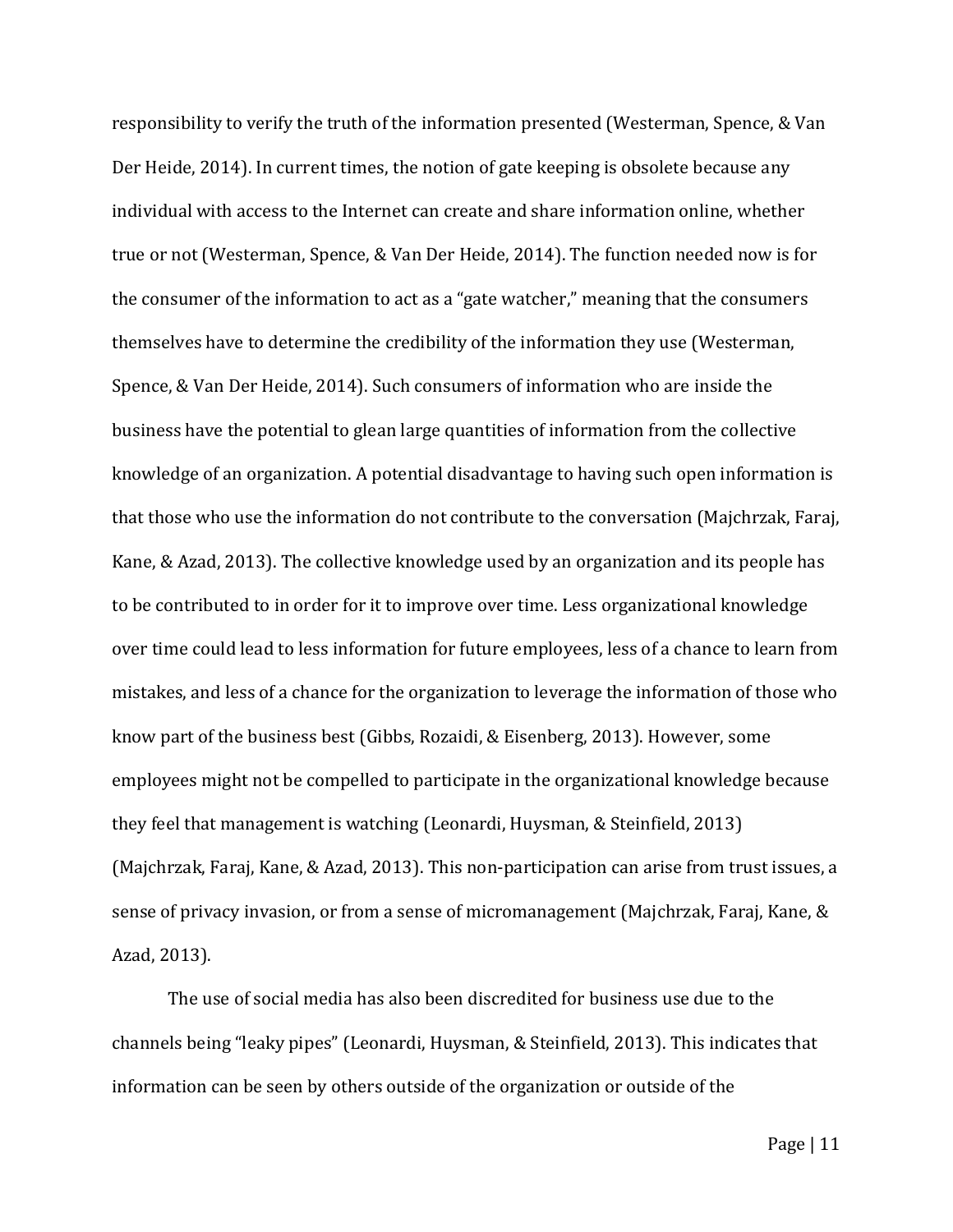conversation taking place and could lead to a loss of sensitive information (Leonardi, Huysman, & Steinfield, 2013).

#### **Discussion**

It is evident from the research presented in this paper that the use of enterprise social media is a double edged sword. For a business, enterprise social media could mean better ways to communicate the corporate culture and policies, to monitor the talent of their employees, increase channels communication and feedback to employees from management, and leverage the collective knowledge of the organization (Huang, Baptista, & Galliers, 2012; Lee & Xue, 2013). On the other hand, if not properly implement or monitored, social media and social networking could hinder more than help in the communication and collaboration of employees.

It is important to consider the advantages and disadvantages listed above, but also to develop a code of governance to help employees understand how social media should be used (Vaast & Kaganer, 2013). The code of governance should be discussed by top management to determine if strict control or looser control is better for their organization (Huang, Baptista, & Galliers, 2012). Cost should also be considered in implementing a social media platform. Free and public sites would not cost anything to implement and most likely would not require training for employees, but they could mean an increase in information being leaked to the public. It would also mean that the site would not be controlled by company (Maultasch de Oliveira & Watson-Manheim, 2013) (Vaast & Kaganer, 2013).

On the other hand, internally developed sites and third party private sites would cost the organization resources (money, time, talent, etc.) and may require training for their employees. However, the site would be completely controlled by the organization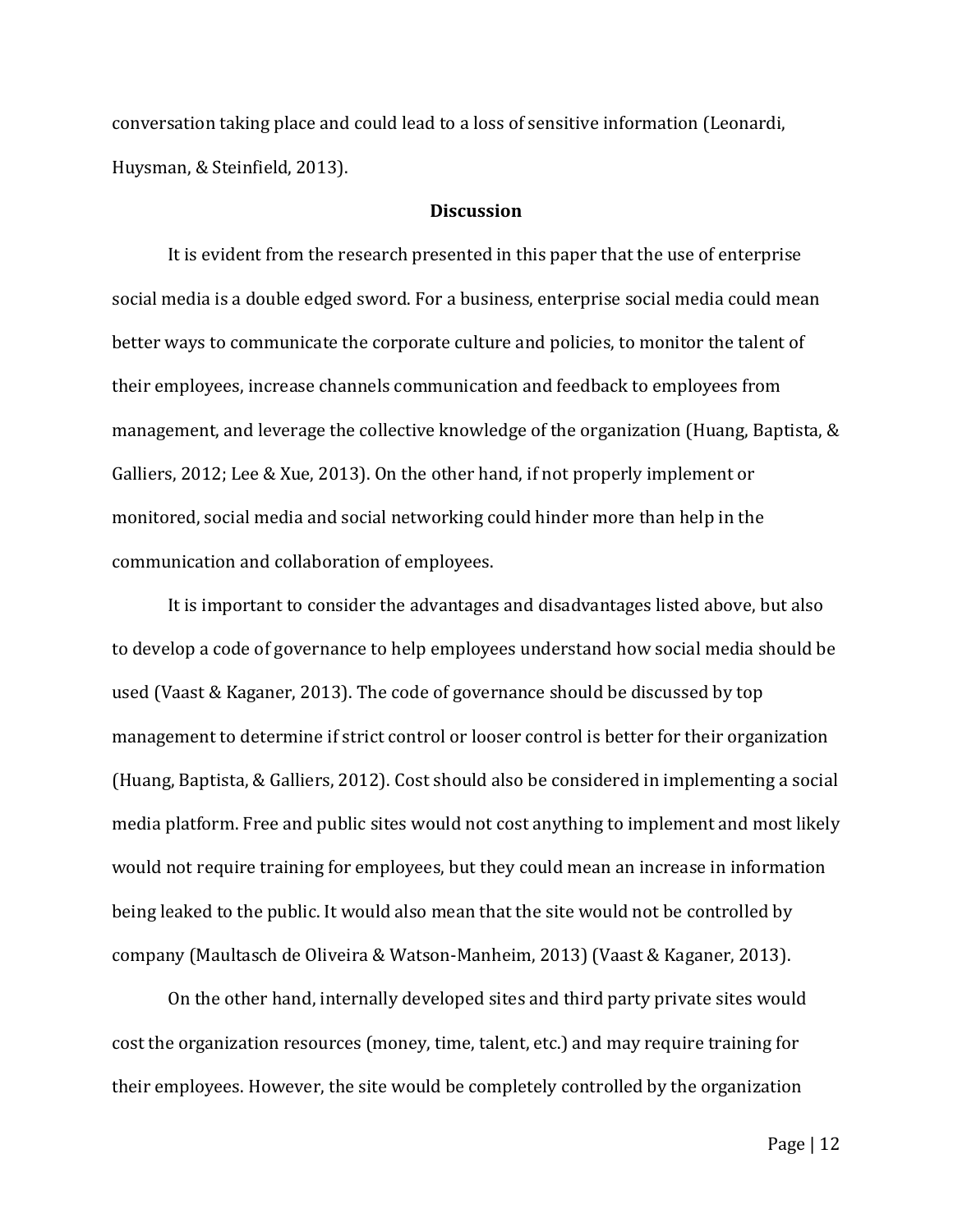(Vaast & Kaganer, 2013). In addition, the demographics of a company's employee group should be considered, specifically which generation an employee belongs to. Employees belonging to the Millennial generation and Generation X, which are both comprised of tech savvy employees, already use social media and will be quick to use it at work (Ferri-Reed, 2013). On the other hand, Baby Boomers might not be as willing to use social media at work and would opt for other means of communication or face-to-face meetings (Ferri-Reed, 2013). For workers that are not already acquainted with social media, a steep learning curve and resistance to change could be a problem and management should ensure that social media is good fit for the culture of their organization before implementation (Cyphert, Wurtz, & Duclos, 2013).

#### **Conclusion**

The analysis of the above provided information has led me to conclude that social media use for the action of social networking internal to an organization has an overall positive effect on employees, teams, and the organization itself. The increased ability to communicate and gather knowledge will be beneficial to organizations in the long run. Granted, the usage, cost, and fit with an organization should be analyzed. Only public social media sites are inherently free and the trade offs of using public sites versus privately developed (and more expensive) platforms should be considered. In addition, how often the platforms would be used and for what should be analyzed to determine the cost tradeoffs mentioned before as well as how well using the social media platforms will fit with the culture of the organization. Such platforms may be more useful for an international corporation than it would a family owned shop in terms of internal communication and knowledge sharing amongst employees.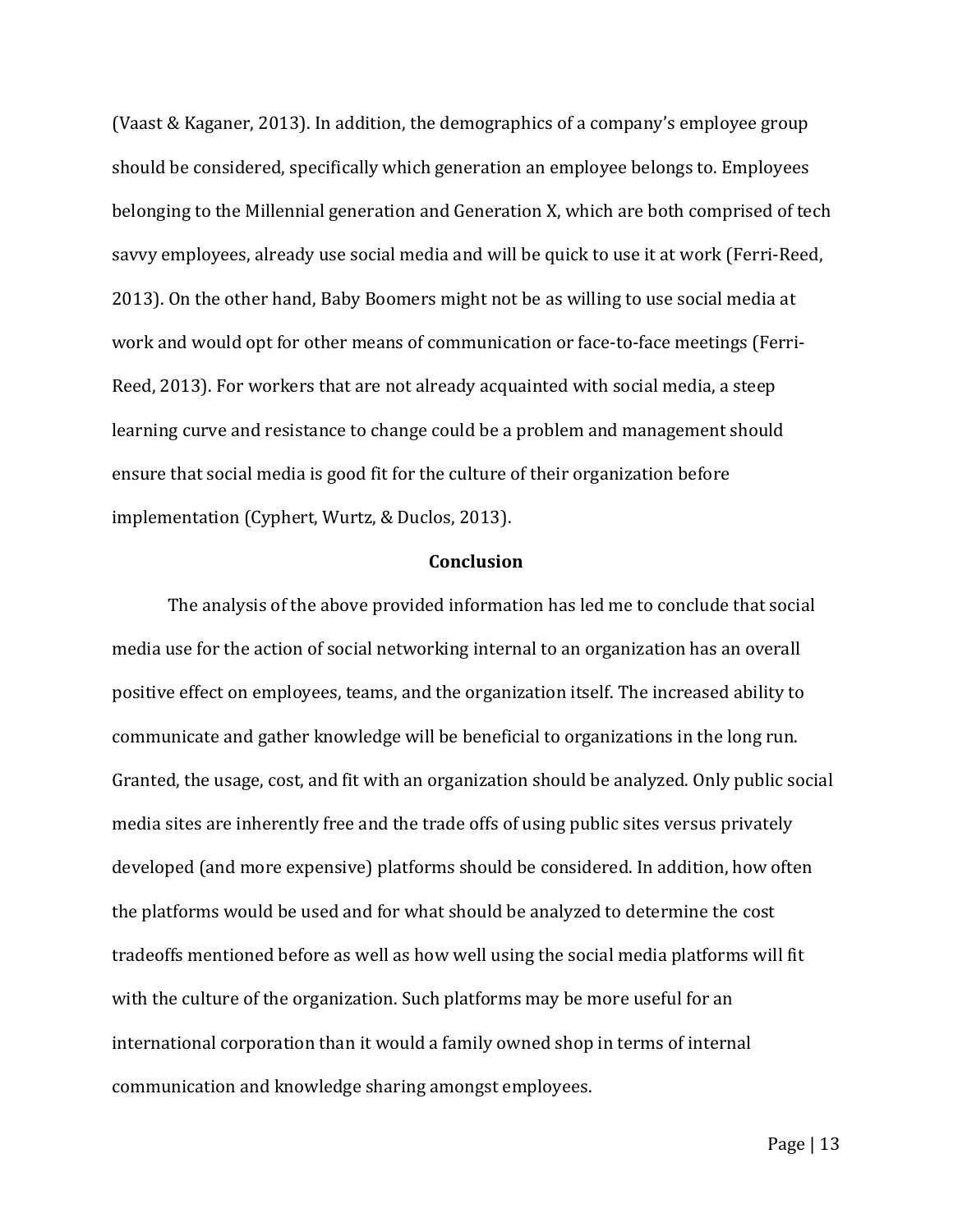- Bennett, J., Owers, M., Pitt, M., & Tucker, M. (2010). Workplace impact of social networking. *Property Management , 28* (3), 138-148.
- Boyd, D. M., & Ellison, N. B. (2008). Social Network Sites: Definition, History, and Scholarship. *Journal of Computer-Mediated Communication , 13*, 210-230.
- Cyphert, D., Wurtz, M. S., & Duclos, L. K. (2013). Curricular Implications of Virtual World Technology: A Review of Business Applications. *Business Communication Quarterly , 76* (3), 339-360.
- Edosomwan, S., Prakasan, S. K., Kouame, D., Watson, J., & Seymour, T. (2011). The History of Social Media and its Impact on Business. *Journal of Applied Management and Entrepreneurship , 16* (3), 79-91.
- Ferri-Reed, J. (2013). Quality, Conflict, and Communication Across Generations. *The Journal for Quality and Participation , 35* (4), 12-14.
- Gibbs, J. L., Rozaidi, N. A., & Eisenberg, J. (2013). Overcoming the "Ideology of Openness": Probing the Affordances of Social Media for Organizational Knowledge Sharing. *Journal of Computer-Mediated Communication , 19*, 102-120.
- Huang, J., Baptista, J., & Galliers, R. D. (2012). Reconceptualizing rhetorical practices in organizations: The impact of social media on internal communications. *Information & Management , 50*, 112-124.
- Lee, E., & Xue, W. (2013, April 1). *How Do Online Social Networks Drive Internal Communication and Improve Employee Engagement?* Retrieved March 5, 2014, from Cornell University ILR School: http://digitalcommons.ilr.cornell.edu/student/22